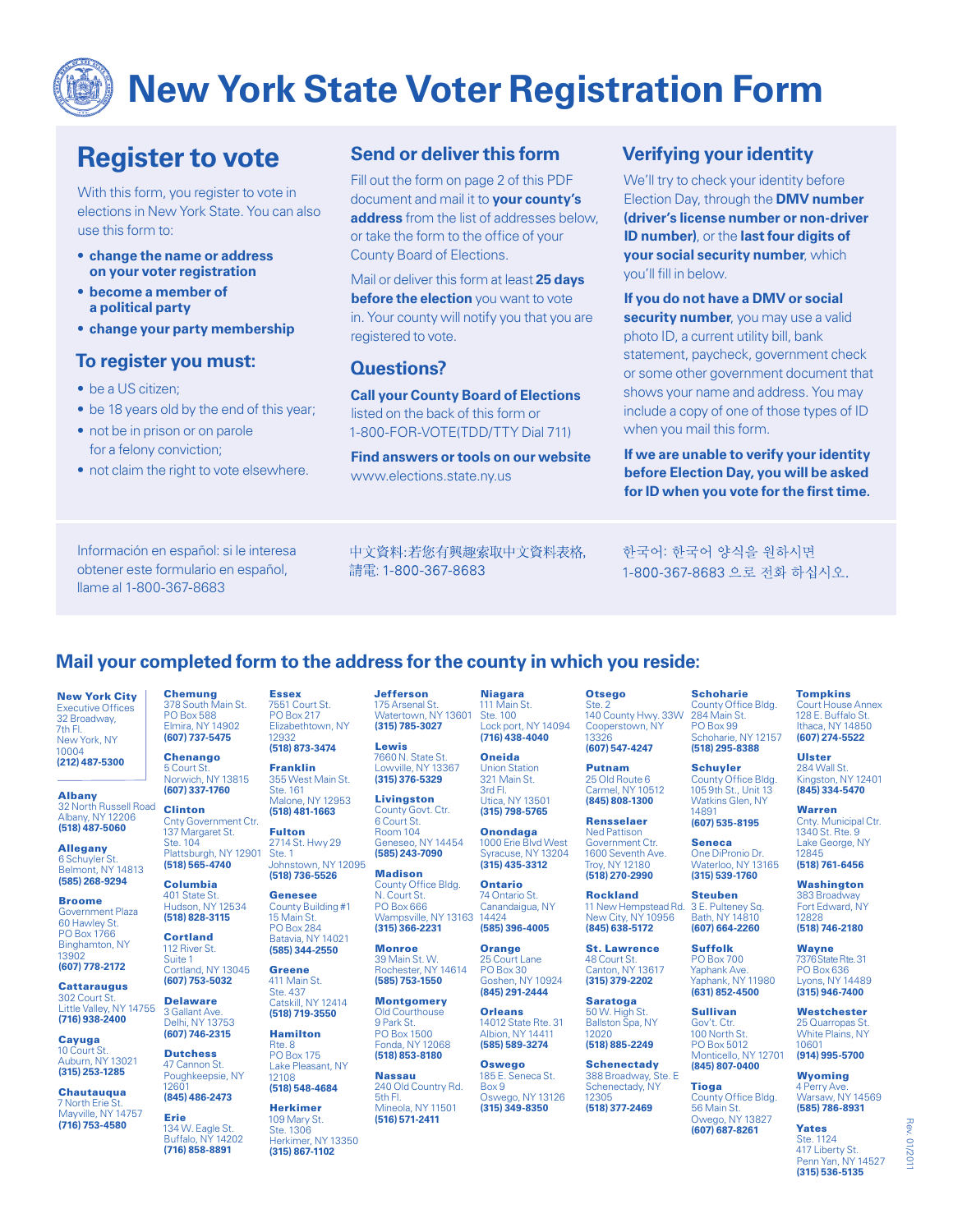## **New York State Voter Registration Form** (See instructions on page 1)

|                                                                                                                                                                                                                                                                             |                | It is a crime to procure a false registration or to furnish false information to the Board of Elections.                                                                                  | Please print in blue or black ink.                                                                                                                                                                                                                                                                                                                                                                                                                                             |  |
|-----------------------------------------------------------------------------------------------------------------------------------------------------------------------------------------------------------------------------------------------------------------------------|----------------|-------------------------------------------------------------------------------------------------------------------------------------------------------------------------------------------|--------------------------------------------------------------------------------------------------------------------------------------------------------------------------------------------------------------------------------------------------------------------------------------------------------------------------------------------------------------------------------------------------------------------------------------------------------------------------------|--|
| <b>Qualifications</b>                                                                                                                                                                                                                                                       | $\mathbf{1}$   | Are you a citizen of the U.S.?<br>$\Box$ Yes<br>$\Box$ No<br>If you answer No, you cannot register to vote.                                                                               | For board use only                                                                                                                                                                                                                                                                                                                                                                                                                                                             |  |
|                                                                                                                                                                                                                                                                             | $\overline{2}$ | Will you be 18 years of age or<br>older on or before election day? $\Box$ Yes<br>$\Box$ No<br>If you answer No, you cannot register to vote unless you will be 18 by the end of the year. |                                                                                                                                                                                                                                                                                                                                                                                                                                                                                |  |
|                                                                                                                                                                                                                                                                             |                |                                                                                                                                                                                           |                                                                                                                                                                                                                                                                                                                                                                                                                                                                                |  |
| <b>Your name</b>                                                                                                                                                                                                                                                            | 3              | <b>Last name</b><br><b>First name</b>                                                                                                                                                     | <b>Suffix</b><br><b>Middle Initial</b>                                                                                                                                                                                                                                                                                                                                                                                                                                         |  |
| <b>More information</b>                                                                                                                                                                                                                                                     | 4              | <b>Birth date</b><br>$M_1M$ $ I $ $D_1D_2$                                                                                                                                                | ПF<br><b>Sex</b><br>I I M<br>5                                                                                                                                                                                                                                                                                                                                                                                                                                                 |  |
|                                                                                                                                                                                                                                                                             | 6              | Telephone (optional)                                                                                                                                                                      |                                                                                                                                                                                                                                                                                                                                                                                                                                                                                |  |
| <b>The address</b><br>where you live                                                                                                                                                                                                                                        |                | <b>Address</b> (not P.O. Box)                                                                                                                                                             |                                                                                                                                                                                                                                                                                                                                                                                                                                                                                |  |
|                                                                                                                                                                                                                                                                             | $\overline{7}$ | Zip code<br><b>Apt. Number</b>                                                                                                                                                            |                                                                                                                                                                                                                                                                                                                                                                                                                                                                                |  |
|                                                                                                                                                                                                                                                                             |                | <b>City/Town/Village</b>                                                                                                                                                                  |                                                                                                                                                                                                                                                                                                                                                                                                                                                                                |  |
|                                                                                                                                                                                                                                                                             |                | <b>New York State County</b>                                                                                                                                                              |                                                                                                                                                                                                                                                                                                                                                                                                                                                                                |  |
| The address where<br>you receive mail<br>Skip if same as above                                                                                                                                                                                                              |                | <b>Address or P.O. Box</b>                                                                                                                                                                |                                                                                                                                                                                                                                                                                                                                                                                                                                                                                |  |
|                                                                                                                                                                                                                                                                             | 8              | P.O. Box<br>Zip code                                                                                                                                                                      |                                                                                                                                                                                                                                                                                                                                                                                                                                                                                |  |
|                                                                                                                                                                                                                                                                             |                | <b>City/Town/Village</b>                                                                                                                                                                  |                                                                                                                                                                                                                                                                                                                                                                                                                                                                                |  |
| <b>Voting history</b>                                                                                                                                                                                                                                                       | $\overline{9}$ | Have you voted before?<br><b>What year?</b><br>$\Box$ Yes<br>$\Box$ No<br>10                                                                                                              |                                                                                                                                                                                                                                                                                                                                                                                                                                                                                |  |
| <b>Voting information</b>                                                                                                                                                                                                                                                   |                | Your name was                                                                                                                                                                             |                                                                                                                                                                                                                                                                                                                                                                                                                                                                                |  |
| that has changed                                                                                                                                                                                                                                                            | 11             | <b>Your address was</b>                                                                                                                                                                   |                                                                                                                                                                                                                                                                                                                                                                                                                                                                                |  |
| Skip if this has not changed or<br>you have not voted before                                                                                                                                                                                                                |                | <b>Your previous state or New York State County was</b>                                                                                                                                   |                                                                                                                                                                                                                                                                                                                                                                                                                                                                                |  |
| <b>Identification</b>                                                                                                                                                                                                                                                       |                | New York State DMV number                                                                                                                                                                 |                                                                                                                                                                                                                                                                                                                                                                                                                                                                                |  |
| You must make 1 selection                                                                                                                                                                                                                                                   | 12             | Last four digits of your Social Security number<br>$X$ $X$ $X$ $ X$ $X$ $-$                                                                                                               |                                                                                                                                                                                                                                                                                                                                                                                                                                                                                |  |
| For questions, please refer to<br>Verifying your identity above.                                                                                                                                                                                                            |                | I do not have a New York State driver's license or a Social Security number.                                                                                                              |                                                                                                                                                                                                                                                                                                                                                                                                                                                                                |  |
| <b>Political party</b><br>You must make 1 selection<br>To vote in a primary election,<br>you must be enrolled in one<br>of these listed parties -<br>except the Independence Party,<br>which permits non-enrolled voters<br>to participate in certain primary<br>elections. | 13             | Democratic party<br>Ø<br>Republican party<br>Conservative party<br><b>Working Families party</b><br>Independence party<br>Green party<br>15<br>I do not wish to enroll in a party         | <b>Affidavit: I swear or affirm that</b><br>. I am a citizen of the United States.<br>• I will have lived in the county, city or village<br>for at least 30 days before the election.<br>• I meet all requirements to register<br>to vote in New York State.<br>• This is my signature or mark in the box below.<br>• The above information is true, I understand that<br>if it is not true, I can be convicted and fined up<br>to \$5,000 and/or jailed for up to four years. |  |
| <b>Optional questions</b>                                                                                                                                                                                                                                                   |                | <b>Sign</b><br>I need to apply for<br>an Absentee ballot (optional).                                                                                                                      |                                                                                                                                                                                                                                                                                                                                                                                                                                                                                |  |
|                                                                                                                                                                                                                                                                             | 14             | I would like to be an<br><b>Date</b>                                                                                                                                                      |                                                                                                                                                                                                                                                                                                                                                                                                                                                                                |  |

Election Day worker (optional).

Rev. 01/2011 Rev. 01/2011